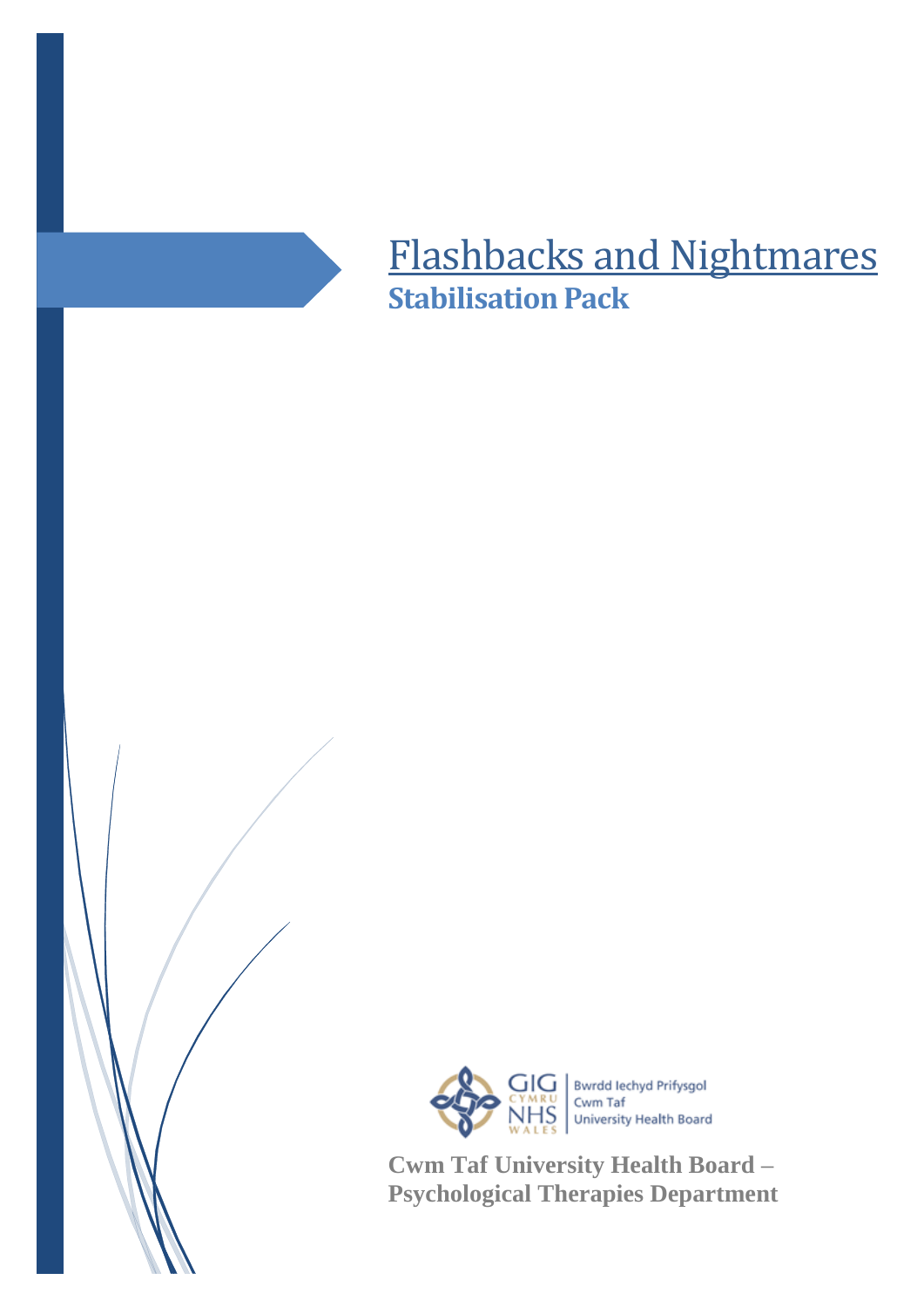# Flashbacks and Nightmares

## What are flashbacks?

In the section titled 'How our mind and body react to trauma', we discussed how the brain deals with trauma memories in a different way to everyday memories. Because trauma isn't fully processed, current situations or events that remind us of the original events can trigger what are called 'flashbacks'. Flashbacks are normal responses to trauma. It was helpful at the time for us to be in a state of alertness, prepared for danger, and our brains have learned to make us very alert again if we come across any reminder of that danger, such as images, tastes, smells, sounds, emotions and sensations. This was an important way of protecting ourselves in the past. It makes sense that our bodies have evolved on a 'better safe than sorry' rule, so that they respond very quickly and automatically to anything that might be a threat. However, sometimes our brains and bodies continue to react in this way when the danger is over. This can interfere with our lives for years afterwards, and can be very distressing.

In normal situations, a part of our brain called the hippocampus 'tags' or labels our memories with information about where and when they occurred. Unfortunately when our 'threat system' is active, the hippocampus doesn't always tag the memories in this way, and so it may feel as if the events are actually happening now. In addition, the memories do not get stored or processed in the same way as everyday memories. They are fragmented and may pop back into our minds unexpectedly and outside our control.

A part of our brain called the amygdala prepares us to react to threat by, for example, releasing stress hormones. However, the amygdala cannot distinguish between real external threats, such as a violent person, and internal threats, such as a memory. This means that it will respond to reminders of the traumatic event as if the trauma was happening right now. Obviously this can be very distressing, because it stirs up all the feelings and physical reactions (such as panic and racing heartbeat) that we had when the trauma really was happening.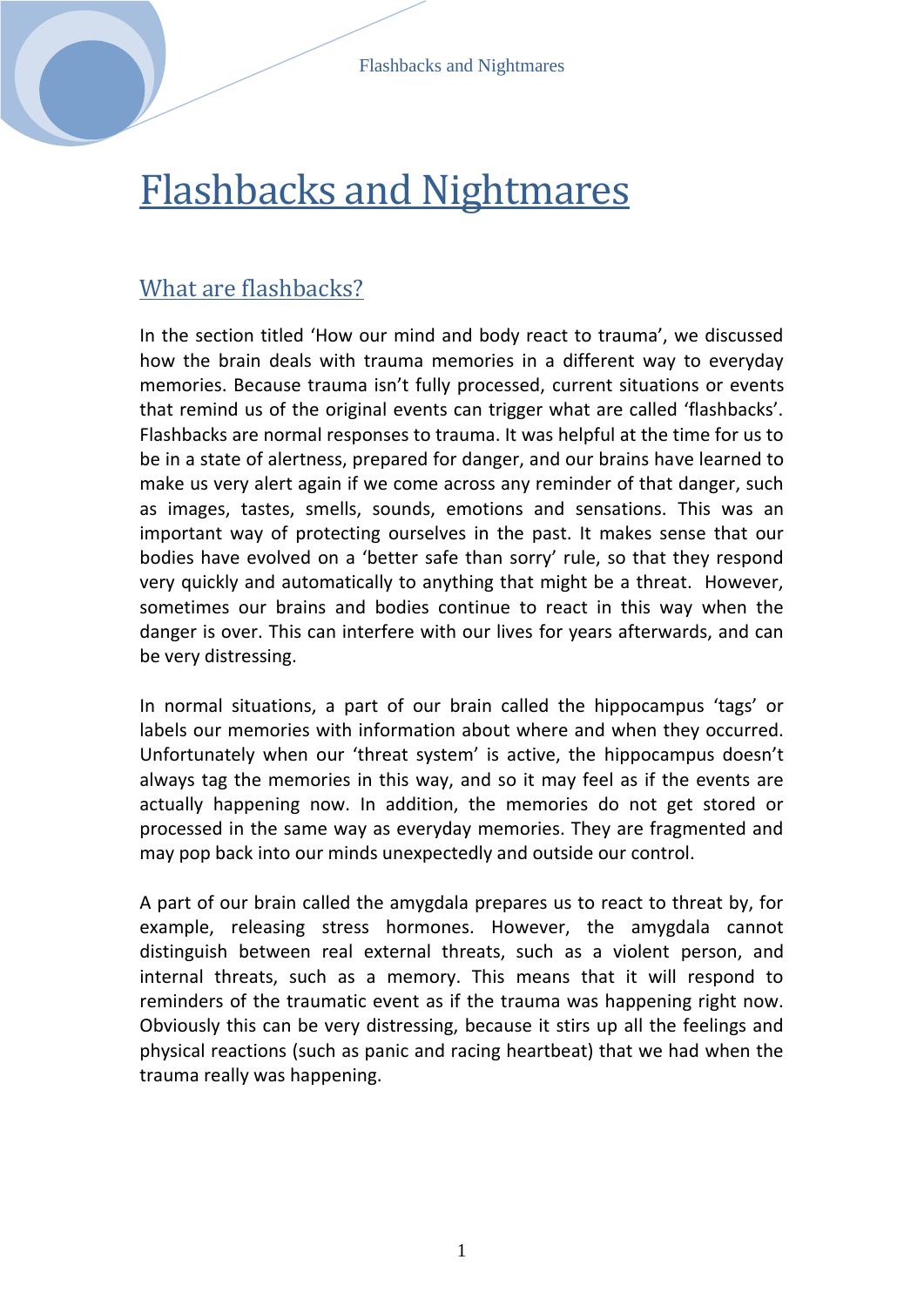

Flashbacks sometimes include bodily sensations such as being pushed or choked, or having certain smells or tastes. These are called 'somatic memories.' It seems that our bodies can recall traumatic events even if we do not always have detailed conscious memories of them. At other times we may have vivid and unwanted memories of the trauma but without feeling as if it is happening to us in the present. This is called an 'intrusive memory' and can also be very upsetting, and frightening.

#### What triggers a flashback?

Flashbacks can be triggered by lots of different things, such as a smell, a news item on the TV, or a person who is a reminder of a traumatic event. Sometimes flashbacks start after the death of the abuser, or when you become a parent, or when your child reaches the same age as you were when you were abused, and so on. It can be helpful to work out what your triggers are, so you can make more sense of why you are having a flashback at a particular time or in a particular situation. However, sometimes people have flashbacks when there is no obvious trigger. You do not need to be able to identify all your triggers in order to deal with flashbacks.

When we start processing trauma we may experience an increase in flashbacks. Although this is difficult, it can be seen as a sign that our mind and body are starting to heal from the trauma.

**Use this box to write down what triggers your flashbacks.**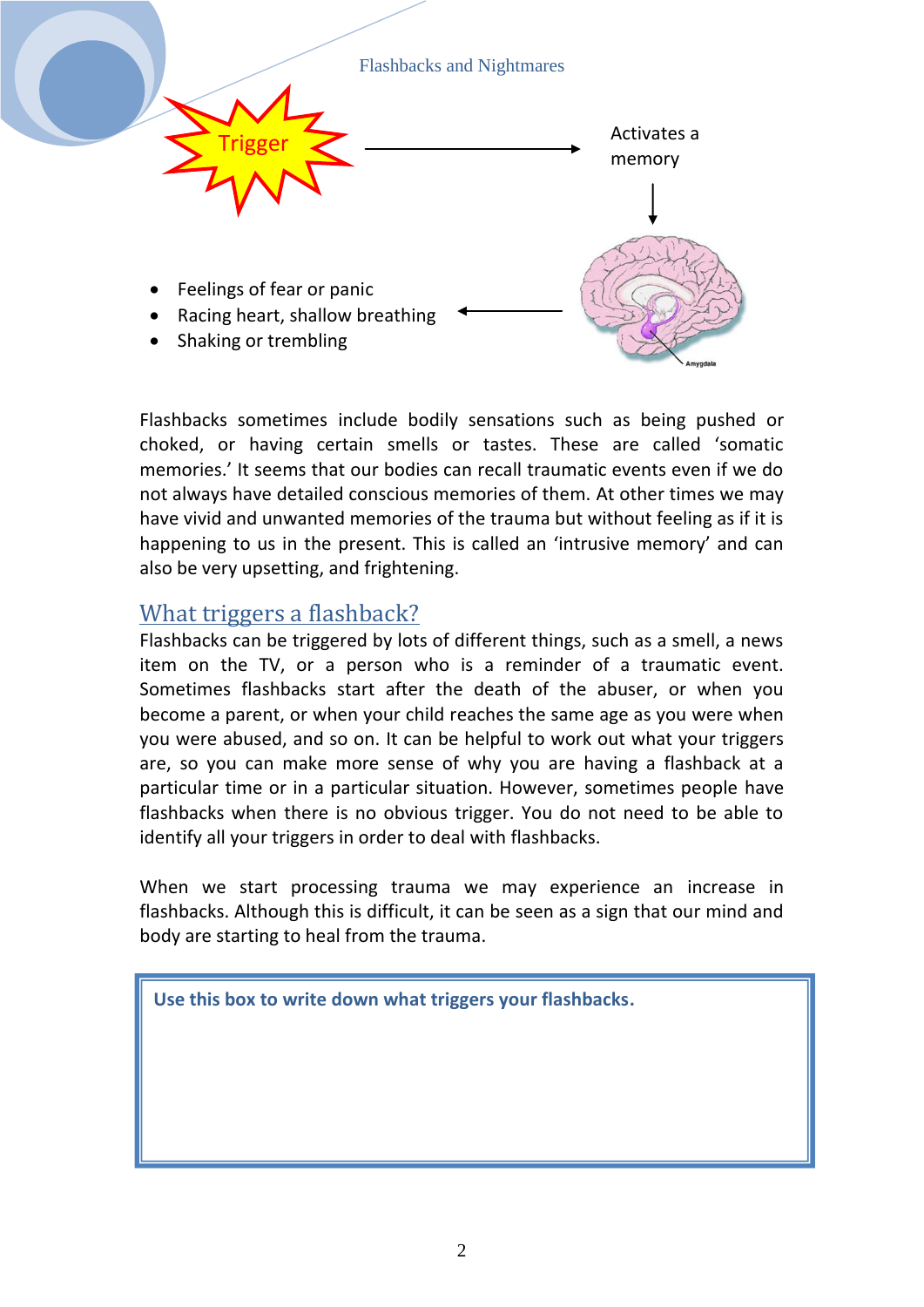## How can we cope with flashbacks?

People can be reluctant to talk about flashbacks because it is distressing or embarrassing, and they may feel ashamed and self-blaming. However, letting someone you trust know that you have flashbacks can be the first step in helping you to gain support and to heal. There are many coping strategies that can help you manage flashbacks. None of them are a quick or easy answer, but they can all play a part in calming your body and mind, and teaching your brain that the danger is in the past, not in the present.

#### **HERE ARE SOME SUGGESTIONS:**

Find a safe and peaceful place where you feel comfortable, either sitting or lying down.

Remind yourself you are having a flashback, and that this is a normal response to trauma. You are not crazy. Flashbacks are common and you are healing.

Remember that the worst is over – what you are remembering happened in the past, and is not happening now. However terrible you feel now, you have survived, which means you can get through what you are remembering now.

Breathe calmly and slowly. Put your hand on the area above your belly button, and feel it go up and down as you take breaths in and out. Try counting to 5 as you breathe in, and to 5 as you breathe out. Breathe in through your nose and out through your mouth.

If the trauma happened when you were growing up, there will probably be a child part of you that feels frightened and alone. It is important that our 'adult' self reassures the 'child' part that they are safe now.

Have something comforting to hold or hug, such as a soft pillow or blanket, or a soft toy.

Have something soothing in your pocket or bag that you can hold for comfort, such as a small stone or crystal, or another object that reminds you of something or someone loving and reassuring.

Listen to calming music on your phone or CD player.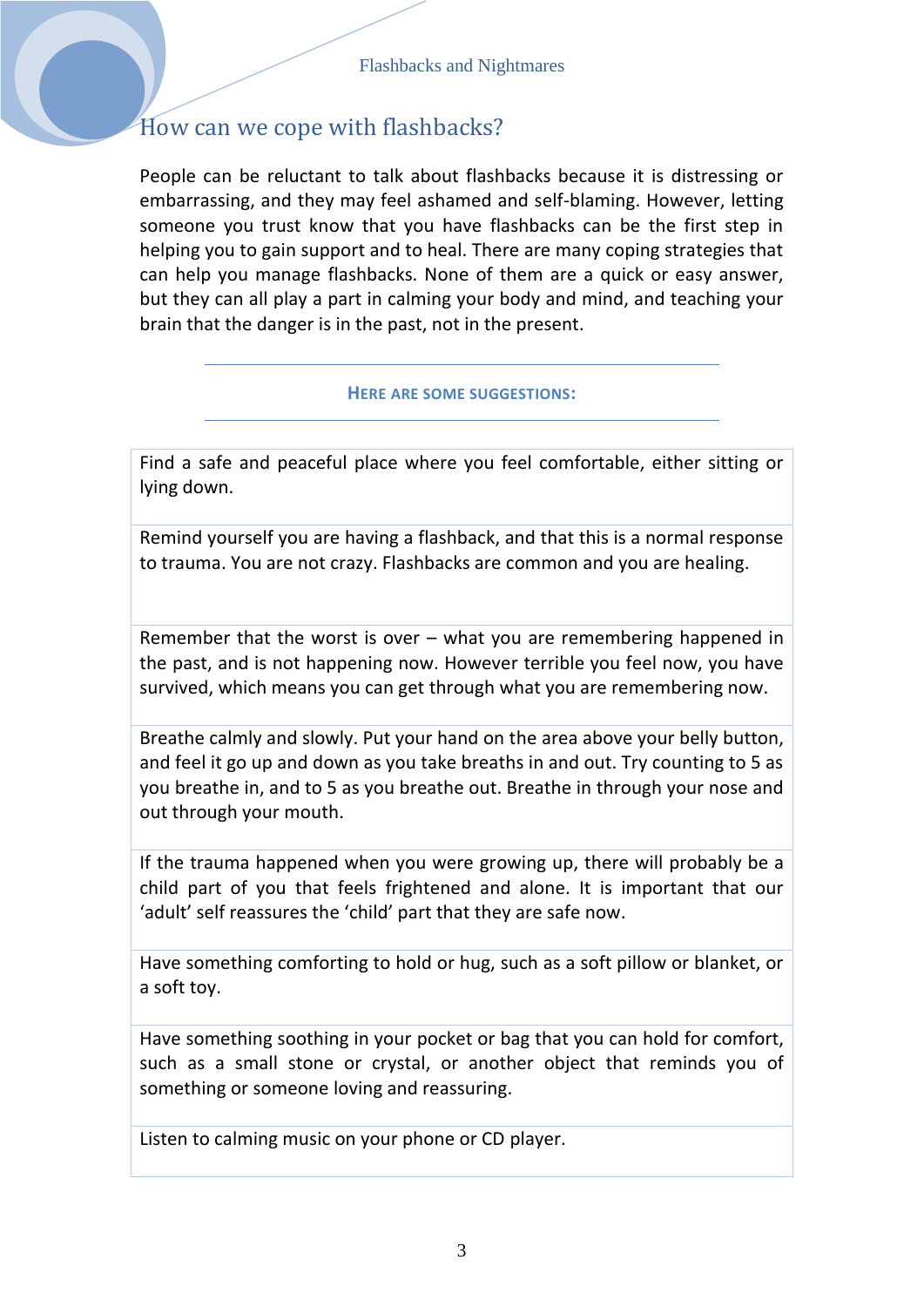Make a soothing drink, such as hot chocolate or herbal tea.

If you have lost a sense of where your body ends and where the rest of the world begins, rub your body so you can feel it more clearly, or wrap a blanket around you so you can feel it.

Use the grounding techniques in the section on 'Grounding.'

If there is someone around who is supportive, you might want to tell them that you are having a flashback, so they can prompt you to use your coping strategies and remind you that you are safe where you are now. You may want to agree in advance how you will tell someone that you are having a flashback, e.g. a word or sign.

Because flashbacks are such a powerful experience, it is important to be kind to yourself afterwards. This might mean having a relaxing bath, a sleep, a warm drink or just taking some quiet time for yourself. Remember that you deserve to be taken care of.

Use the ideas from any other sections in this manual that might be helpful – for example, 'Mindfulness', 'Compassion', 'Soothing and Safety'.

## Develop your own script

Noticing the difference between the present and the past is not always easy during a flashback. We have to tell our minds and brains that we are safe in the present, and using the following script can help us do this. You might want to write your script out on a card and keep it with you so that you can use it when you need it. Remember that practising this when you feel safe will make it easier to use during a flashback.

- I am feeling (name the emotion, such as 'frightened')
- And I am sensing in my body (describe as many bodily sensations as you can)
- **Because** I am remembering (name the trauma by title only, no details)
- But at the same time I am here (name the place)
- And I am in (today's date including day, month and year)
- and I can see (describe some of the things that you can see right now, in this place).....................................................................................
- and I can hear........................................................................
- and I can smell.......................................................................
- and so I know (name the trauma, again title only)
- is not happening now or any more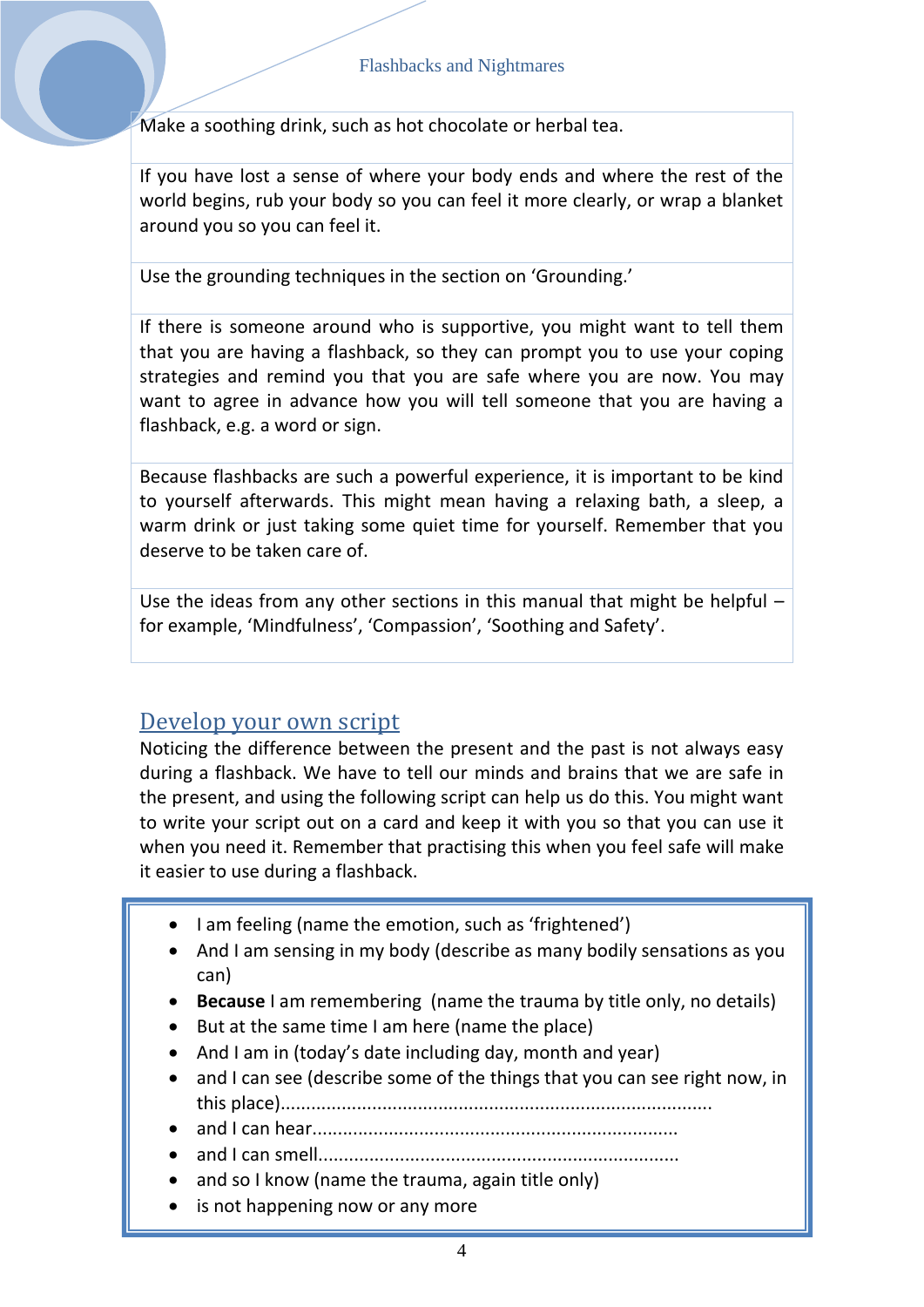#### For example…

- I am feeling frightened
- And my heart is racing, I am shivering and sweating
- Because I am remembering
- the attack when I was 12 years old
- But at the same time I am in my living room
- And it is the  $1<sup>st</sup>$  July 2015
- And I can see my sofa, the cat, my daughter, the television
- I can hear the voices on the television and the rain on the window outside
- And I can smell the air freshener and coffee
- And so I know the attack was a long time ago and it is not happening again or any more.

## **Nightmares**

Nightmares, like flashbacks, are a normal response to trauma. They can be a way of remembering events that are too distressing to recall in the daytime. Unfortunately, nightmares can make it frightening to go to sleep, and you may be exhausted from disrupted nights. As with flashbacks, your mind and brain can gradually be trained to realise that the danger is in the past.

Some ideas for coping strategies are:

- Make your room feel as safe as possible. Have comforting things to hold or hug, such as a blanket or soft toy.
- Play calming music before you go to sleep, or if you wake.
- Have a drink ready by the bed.
- If you wake from a nightmare, it may help to turn your light on, look around the room and remind yourself where you are, using grounding techniques (see the section on 'Grounding.')
- As with the flashbacks, remind yourself that the fear you are feeling is from the past, not now, and that you have survived.
- Some people find it helpful to create a nurturing image of a person (real or imaginary) or a thing (an animal, a guardian angel etc) who is protecting them. See the section on 'Compassion.'
- If you find it hard to get back to sleep, it may help to play a DVD or read a story that is calming and distracting.